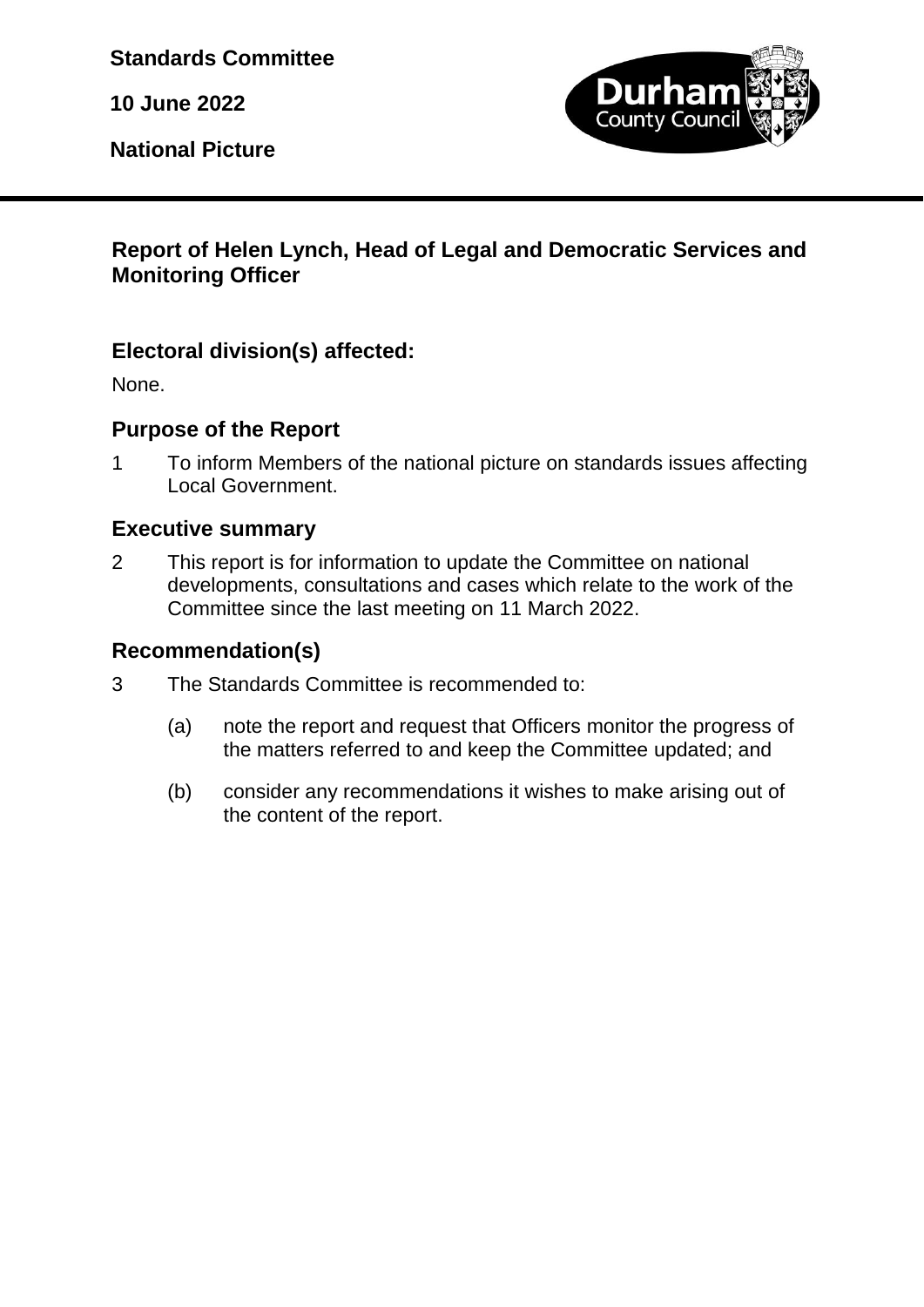### **Background**

4 As agreed by the Committee on 25 June 2021, as part of the Annual Work Programme, this is a standing agenda item with a quarterly update to the Committee.

# **Code of Complaints Reports**

5 Since the abolition of the Standards Board for England, national statistics and case reports are no longer collated. Any cases reported are taken from news reports and general research where Councils publish details of their conduct hearings in public.

# **Handforth Town Council (March 2022)**

- 6 The Audit and Governance Committee for Cheshire East Council, the principal authority for Handforth Town Council, reported that 21 formal complaints had been investigated between 2018 and November 2020. Due to the complexity and nature of the allegations these were referred to a single investigator. Additional complaints were included in the investigation arising from the meetings of December 2020 which were broadcast online in February 2021. Some of the complaints related to behaviours during a remote meeting of the Council, which was broadcast on YouTube. The Acting Clerk, Jackie Weaver from the National Association of Local Councils removed a Councillor from the meeting for disrupting the meeting. The recording subsequently "went viral" and highlighted some of the challenging behaviours that Town and Parish Clerks have to deal with.
- 7 The Investigating Officer produced six investigation reports which found three Councillors were potentially in breach of the Members Code of Conduct. Following the findings of the investigation, determination notices were issued by Cheshire East's Monitoring Officer for the Councillors to attend a hearing sub-committee meeting. However this was not possible to pursue following the resignation of all three Councillors.
- 8 In the report to the Committee it was highlighted that the investigation cost more than Handforth's annual budget of £85,000, which is raised through a precept on local residents. The report recorded that although the process is undoubtedly fair, it is arguable it is not proportionate in respect of cost against potential sanction. The principal authority, Cheshire East, has a statutory obligation to investigate and is unable to recover costs of investigations even where the poor behaviour complained of is found to have occurred.
- 9 Following the publication of the report, Ms Weaver said there should be the option of placing sanctions on councillors, such as removing them from all council duties.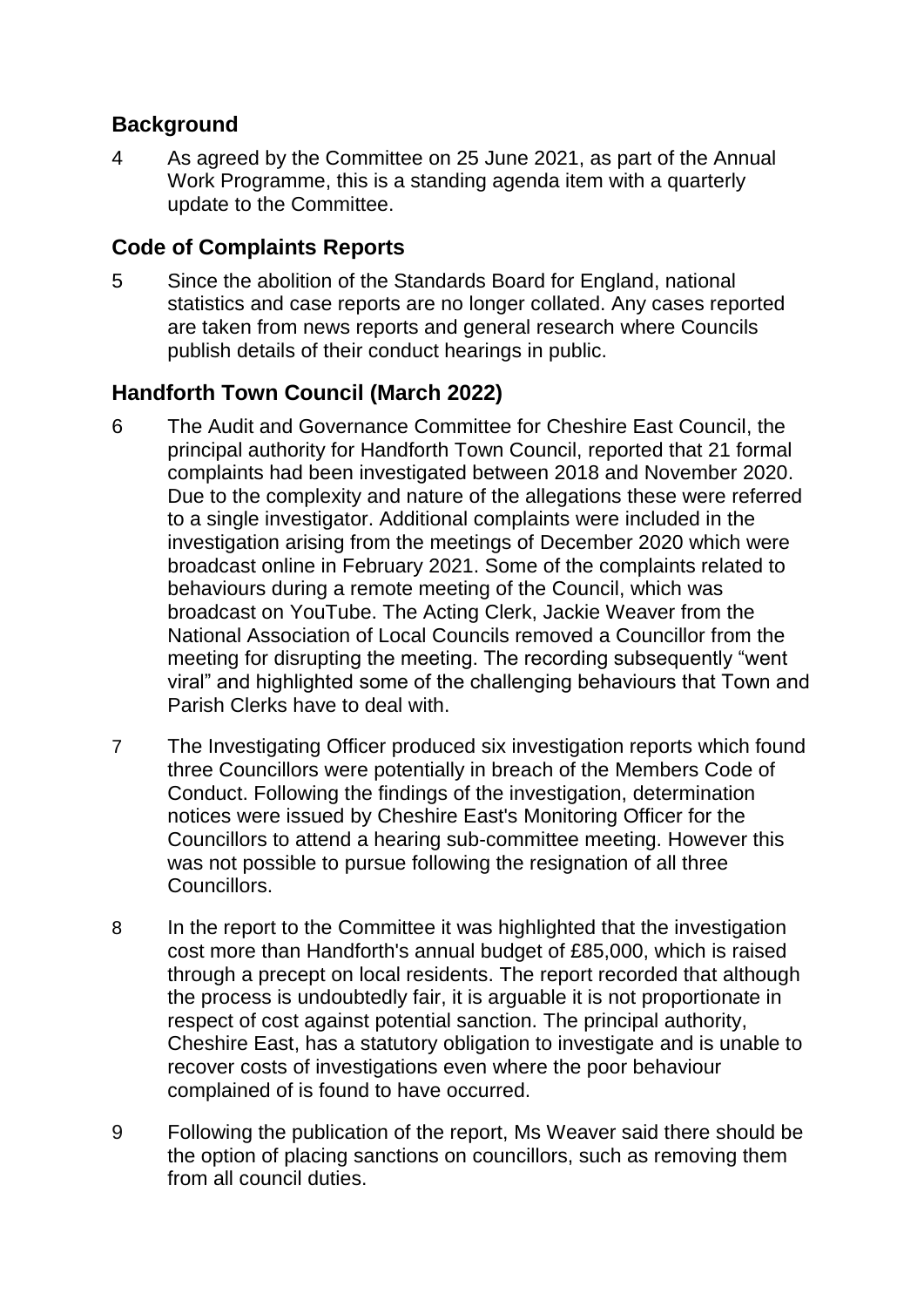### **Councillor Baines, Chirk Town Council, Wrexham County Borough (February 2022)**

- 10 The Welsh Standards Regime operates slightly differently to that in England. In Wales, there is a power to suspend as well as a right of appeal to the Adjudication Panel Wales (APW). Notwithstanding the clear differences between the regimes, it is helpful for the Committee to have an awareness of issues arising in other jurisdictions.
- 11 Councillor Baines's conduct was considered by a Standards Committee, where it was found that he had breached the code of conduct by contacting a woman's employers after she raised a grievance against him. The Committee issued a three-month suspension and required him to undertake code of conduct training and write letters of apology.
- 12 The Councillor was reported to have accepted the findings but appealed to the APW that the suspension sanction imposed was "excessive".
- 13 The APW referred the matter back to the Standards Committee with a recommendation the period of suspension be reduced to two months. After revisiting the decision the Standards Committee upheld the earlier decision and maintained the decision to impose a three-month suspension.

### **Report of the Committee for Standards in Public Life on Ethical Standards**

- 14 On 18 March 2022 the Government provided its response to the Committee for Standards in Public Life report into Local government ethical standards.
- 15 The Government is not minded to amend the legislation to require all Councils to adopt a model Code. It noted that the Local Government Association (LGA) had produced a model Code but that it is for individual Councils to determine whether or not to adopt it.
- 16 The Government considers that there is a boundary between an elected representative's public life and their private or personal life. Automatically presuming (irrespective of the context and circumstances) that any comment is in an official capacity, risks conflating the two. Therefore, it is not minded to amend the Localism Act 2022 to permit local authorities to presume a Councillor is acting in their official capacity when considering allegations of breaches of the Code of Conduct.
- 17 In response to the CSPLs recommendations on sanctions, the Government responded that it was a deliberate policy decision by the Government at the time to differentiate the current standards regime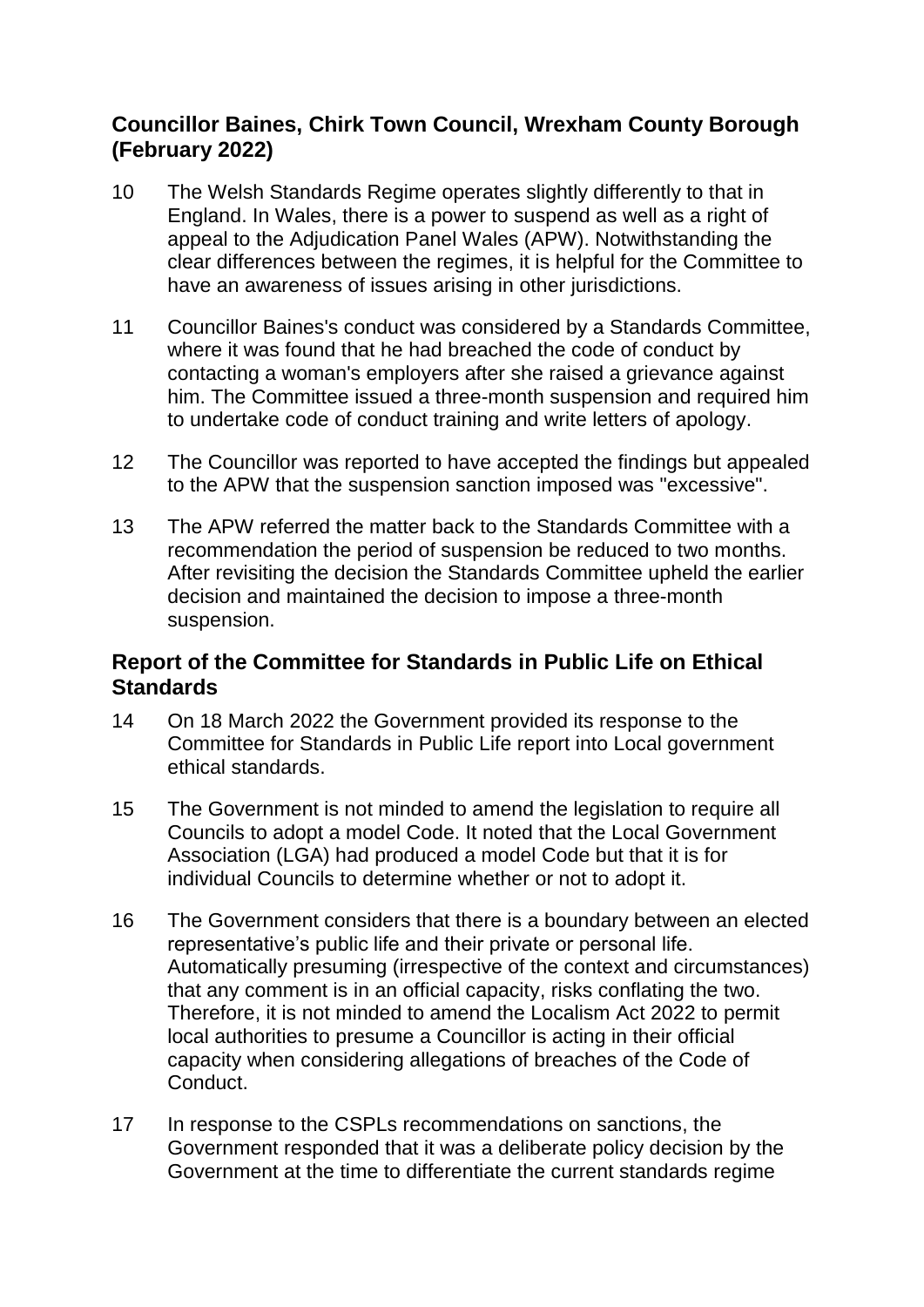from the Standards Board regime. They considered that the previous regime allowed politically motivated and vexatious complaints and impacted on free speech within local government.

- 18 The Government consider that it would be undesirable to have a "government quango to police free speech of councillors" or a "council body sitting in judgment on political speech". It is considered that on the rare occasions that notable breaches of the Code have occurred sanctions are available (e.g. Councillors are barred from Cabinet/Committees or representative roles, public criticism). Elected members who are part of a political group are also subject to party/group discipline. All Councillors are accountable at the ballot box.
- 19 The Government have however indicated that it will engage with sector representative bodies of Councillors and Officers at all tiers of local government to seek views on options to strengthen santions to address breaches of the Code, which do not amount to criminal activity but involve serious incidents of bullying and harassment or disruptive behaviour.
- 20 The Government's full response to all of the recommendations is attached at Appendix 2 to the report.
- 21 The response was welcomed by the LGA which reported:

*"We are pleased that the Government's response to the Committee for Standards in Public Life report acknowledges the work the LGA has undertaken to address the issues outlined in the report through the development of a Model Councillor Code of Conduct and supportive guidance in consultation with the sector."*

*"We agree that there is still more to do to, but that a locally-led standards and conduct system, supported by guidance, training and good practice is the best approach. In addition, it is positive to see that the Government agrees with the principle of safeguarding elected representatives in relation to the disclosure and publishing of councillors home addresses."*

22 However, the CSPL are disappointed with the response. Lord Evans said:

"while we note the government's commitment to further work to support local government, the Committee is disappointed that many of its careful recommendations have not been accepted. It was clear from our evidence that the sector backed our call to strengthen the arrangements in place to support high ethical standards, whilst respecting the benefits of a localised approach."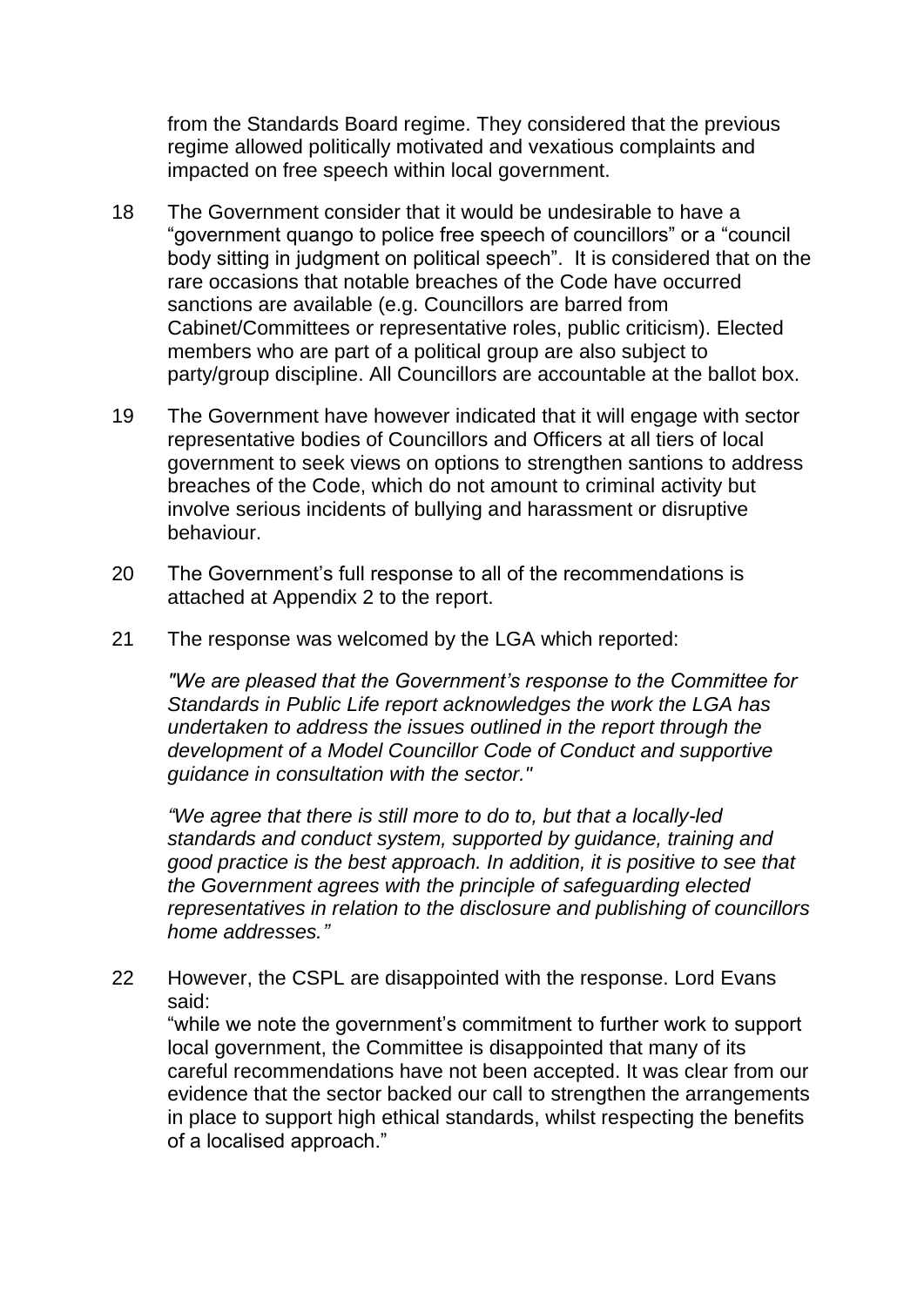"We are pleased that many local authorities have already reviewed their approach as a result of this work and are adopting the best practice points from the report. Across all tiers of local government, decisions are taken about a wide range of local services using public funds, so it is important that there are robust governance arrangements that command public confidence"

- 23 The Standards Committee will recall that the Council reviewed its governance arrangements to ensure that it reflected all of the CSPL's best practice recommendations.
- 23 The Monitoring Officer will continue to report on updates on work between Government and Local Councils arising from the response to the CSPL report on ethical standards which will look to determine the best mechanisms to support improvement in areas addressed in the report.

### **Background papers**

• None

#### **Other useful documents**

- <https://handforthtowncouncil.gov.uk/>
- <https://www.bbc.co.uk/news/uk-wales-60213715>

### **Author(s)**

Kamila Coulson-Patel Tel: 03000 269674